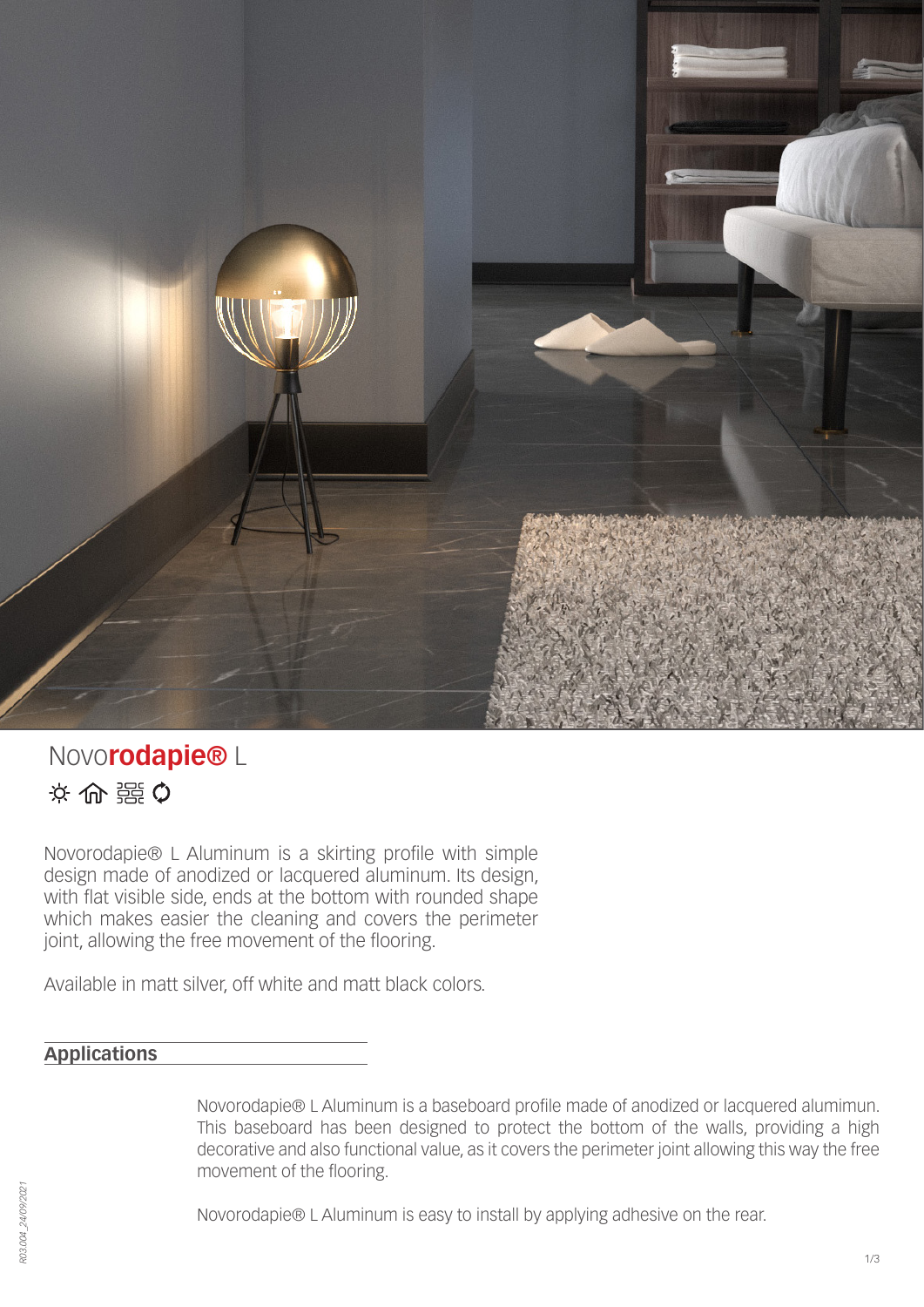# **TECHNICAL DATA SHEET**



Novo**rodapie®** L Aluminum

## **General Features**



| Material:   | Anodized/lacquered aluminum                          |
|-------------|------------------------------------------------------|
| Length:     | $2,5$ ml $(8.2")$                                    |
| Dimensions: | a: 60/80/100 mm (2-3/8" 3/18" 4")                    |
| Finishes:   | Matt silver-13<br>Off-White - 142<br>Matt black - 90 |

## **Technical features**

| 6063 / T5                    |            |
|------------------------------|------------|
| 110-130 MPa                  | EN 755-2   |
| 160-175 MPa                  |            |
| 8%                           |            |
| MO (UNE 23-727-90)           |            |
| Very good                    |            |
| Very good                    |            |
| Excellent                    | EN 12373-1 |
| Qualanod seal/Qualicoat seal |            |
|                              |            |

#### **Materials**



Novorodapie® L Aluminum is a profile made by aluminum extrusion. The matt silver and matt black finishes have been anodized, improving mainly through this process its corrosion resistance, mechanical resistance and appearance. The anodized applied has the quality seal Qualanod, which guarantees the quality of the process and the resulting profiles. This seal regulates several tests: appearance and color, thickness measurements, sealing and impregnation control, abrasion resistance, lightfastness, acetic saline chamber and nitric acid immersion.



The off-white finish has been lacquered, obtaining so a high quality and homogeneus surface. The lacquering has the quality seal Qualicoat, which guarantees the quality of the process and the final products.

The aluminum is a raw material with excellent chemical and physicomechanical properties. It is light, tough, ductile, malleable and highly durable. It has a great resistance to fire and corrosion.

### **Installation**

Novorodapie® L Aluminum is an easy-to-install profile.

- 1. Clean the surface to install the Novorodapie® L.
- 2. Apply mounting adhesive or polyurethane mastic on the rear
- 3. Join the profile to the wall and press it to get an optimal adhesion.
- 4. Remove the possible leftover material and let dry.